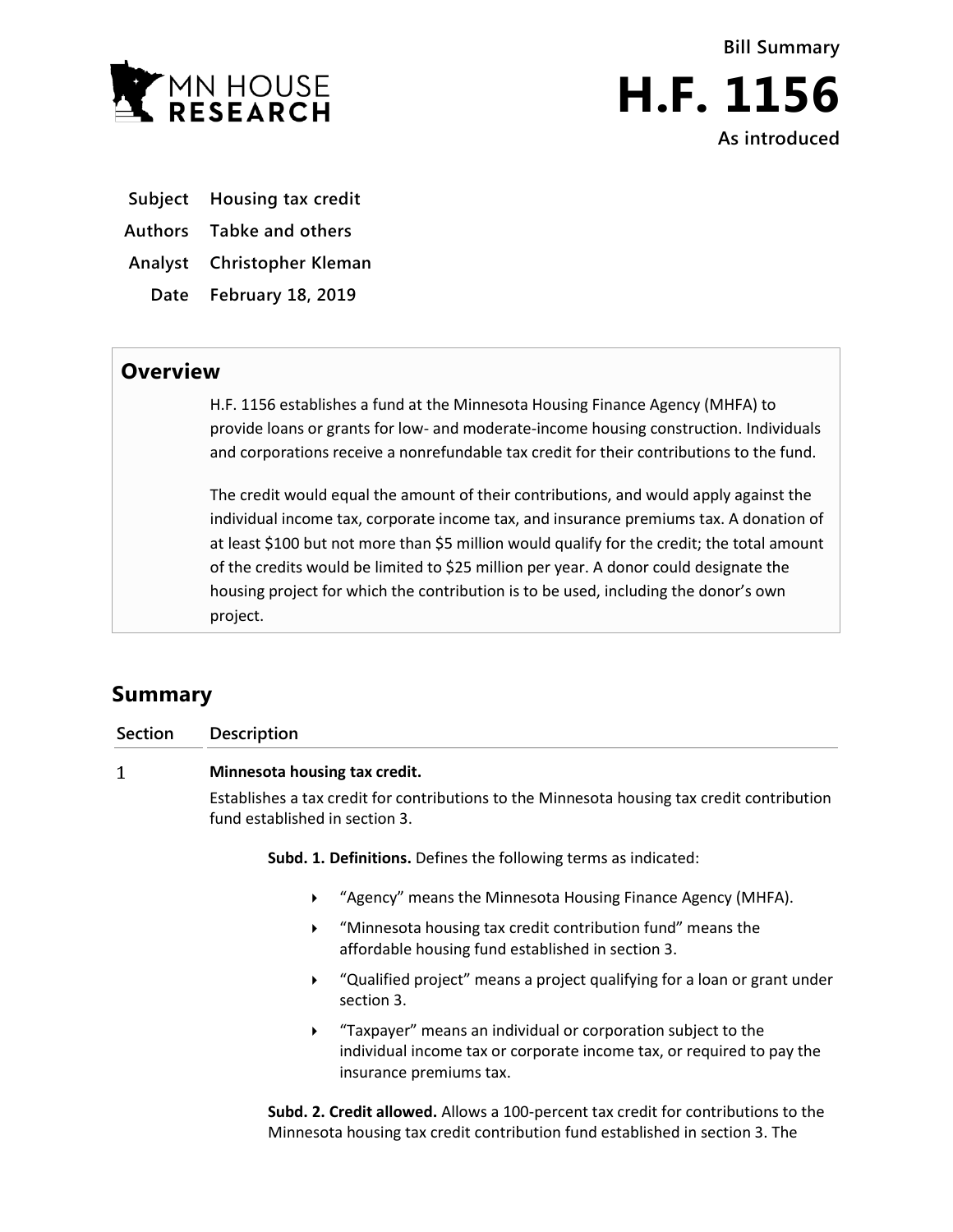### **Section Description**

credit is allowed against the individual income tax, the corporate income tax, and the insurance premiums tax.

The credit is allowed for contributions of at least \$100 but no more than \$5 million.

Taxpayers must meet the following conditions in order to receive the credit:

- $\blacktriangleright$  MHFA must certify that the donation was made.
- Taxpayers must claim the credit on their income tax returns and include a copy of the certification from MHFA.
- **FILM** The credit applies to the taxable year in which the donation to the fund is made.

Taxpayers whose credit amount exceeds their corporate or individual income tax liability may carry forward the excess credit to the succeeding ten taxable years.

Contributions used to claim the credit may not be used to calculate any other state income tax deduction or credit.

The credit is available to nonresidents and part year residents based on their percentage of Minnesota-source income.

**Subd. 3. Allocation.** Allows taxpayers to designate contributions for a specific project. Taxpayers who receive loans or grants from the fund may indicate that their contributions are intended for their projects, but they are limited to an unspecified amount of such contributions.

Requires MHFA to send a contributing taxpayer a credit certificate statement within 30 days of a contribution, along with a copy to the Department of Revenue. The certificate must state the dollar amount of the contribution, the date of the contribution, and whether the contribution was designated for a specific project.

Limits the aggregate amount of tax credits to \$25 million per year. Contributions that exceed the limit for a year must be timely returned to the donor.

**Subd. 4. Partnerships; multiple owners.** Requires that credits granted to a passthrough entity are passed through pro rata to the company's partners, members, shareholders, or owners.

**Subd. 5. Recapture.** Specifies that credits are not subject to recapture. Specifies that canceled loans or grants through the program are returned to the tax credit contribution fund. Specifies that MHFA is not required to return contributions to taxpayers if the contributions were made towards a specific project that was canceled.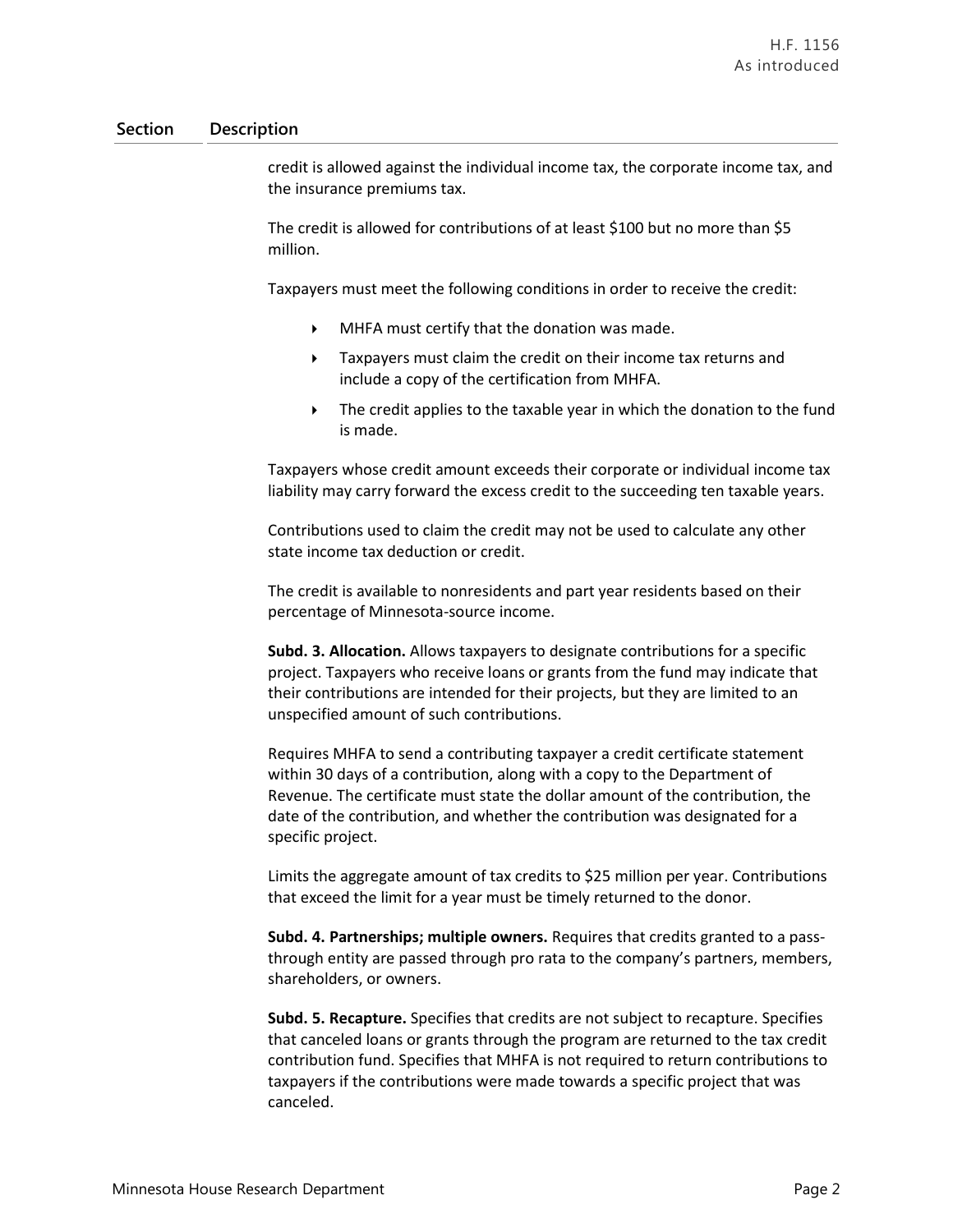### **Section Description**

**Effective Date:** Tax year 2019.

#### $\overline{2}$ **Minnesota housing tax credit.**

Allows an insurance company to claim a credit against the premiums tax. The amount of the credit equals the amount indicated on the credit certificate statement. Insurance companies whose credit exceeds their liability may carry forward the excess credit to the succeeding ten taxable years.

The credit does not affect the calculation of police and fire aid.

**Effective Date:** Tax year 2019.

#### 3 **Minnesota housing tax credit contribution fund.**

Establishes a revolving fund administered by MHFA to receive contributions for loans and grants for low- and moderate-income housing developments.

**Subd. 1. Fund created.** Establishes the fund. Appropriates amounts contributed to the MHFA commissioner. Permits the commissioner to use the fund to make grants or loans to eligible recipients.

**Subd. 2. Use of funds; grant and loan program.** Permits the commissioner to award grants or loans for multifamily and single family developments for persons and families with low- to moderate-incomes. Permits loan and grant dollars to be used for gap financing, new construction, acquisition, rehabilitation, demolition, construction financing, permanent financing, interest rate reduction, and refinancing.

Permits the commissioner to preferentially award grants and loans to proposals that include waivers or regulatory changes that result in identifiable cost avoidance or cost reduction.

Requires that, to the extent practicable, equal amounts of grants and loans be made for housing units in the Twin Cities metropolitan area and greater Minnesota.

Requires that 35 percent of the financing must be set aside for single-family homes and 20 percent for cities with a population under 10,000.

**Subd. 3. Eligible recipients.** Permits the commissioner to make loans and grants to the following entities:

- $\triangleright$  A city
- A federally recognized American Indian tribe or subdivision located in Minnesota
- A tribal housing corporation